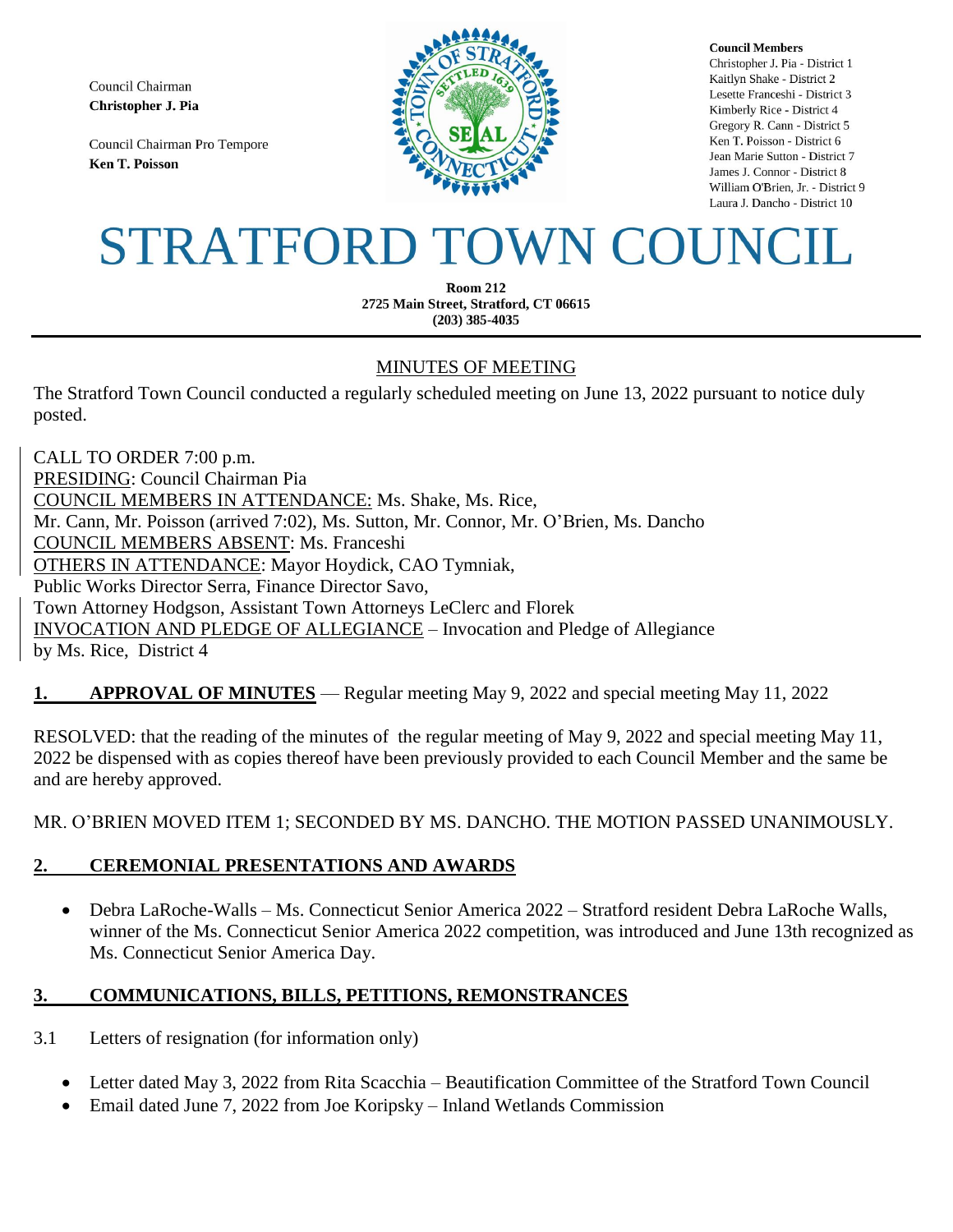- 3.2 Council Chairman appointment (for information only)
	- John Waite reappointed as an alternate member of the Inlands Wetlands Commission with a term that expires May 31, 2026

# **4. MAYOR'S REPORT, QUESTIONS FOR THE MAYOR, TOWN ATTORNEY'S REPORT**

- 4.1 MAYOR'S REPORT included:
	- National Police Week
	- Police Officer's Memorial Day
	- National EMS Week
	- National Public Works Week
	- Pride Month
	- Armed Forces Day
	- D Day
	- Baldwin Center Breakfast Club
	- South End Community Center Camp
	- Vaccination Clinics
	- YMCA Walk & Talk
	- Senior Health and Wellness Expo
	- COVID Survey
	- SAEP update
	- Center School property
	- Plan of Conservation and Development
	- Complete Streets Final Design approval
	- Ribbon Cutting Reader's Block, CT Window and Film Company
	- Jermaine Atkinson appointed as Fire Chief effective July 1
	- Exit 33 I95 fully open
	- Boothe Park Opening Day
	- SECC Grant
	- Haitian Flag Day
	- Armed Forces Day
	- Veterans Breakfast
	- Memorial Day
	- Pride Flag Raising
	- nOURish Farms Fundraiser
	- Raymark Project
	- Main Street Festival
	- Celebrate Stratford
	- Stratford Museum Day, Hidden Gems Day, CT Open House Day
	- Hats Off to the Roses Fundraiser
	- Stratford Farmers Market
	- Juneteenth Ceremony
	- Shakespeare Market
	- Make Music Day
	- Plein Air Painting at Boothe Memorial Park
	- Fireworks
	- Blues on the Beach
	- Retirement of Fire Chief Lampart
	- Appointment of David Wright Town Historian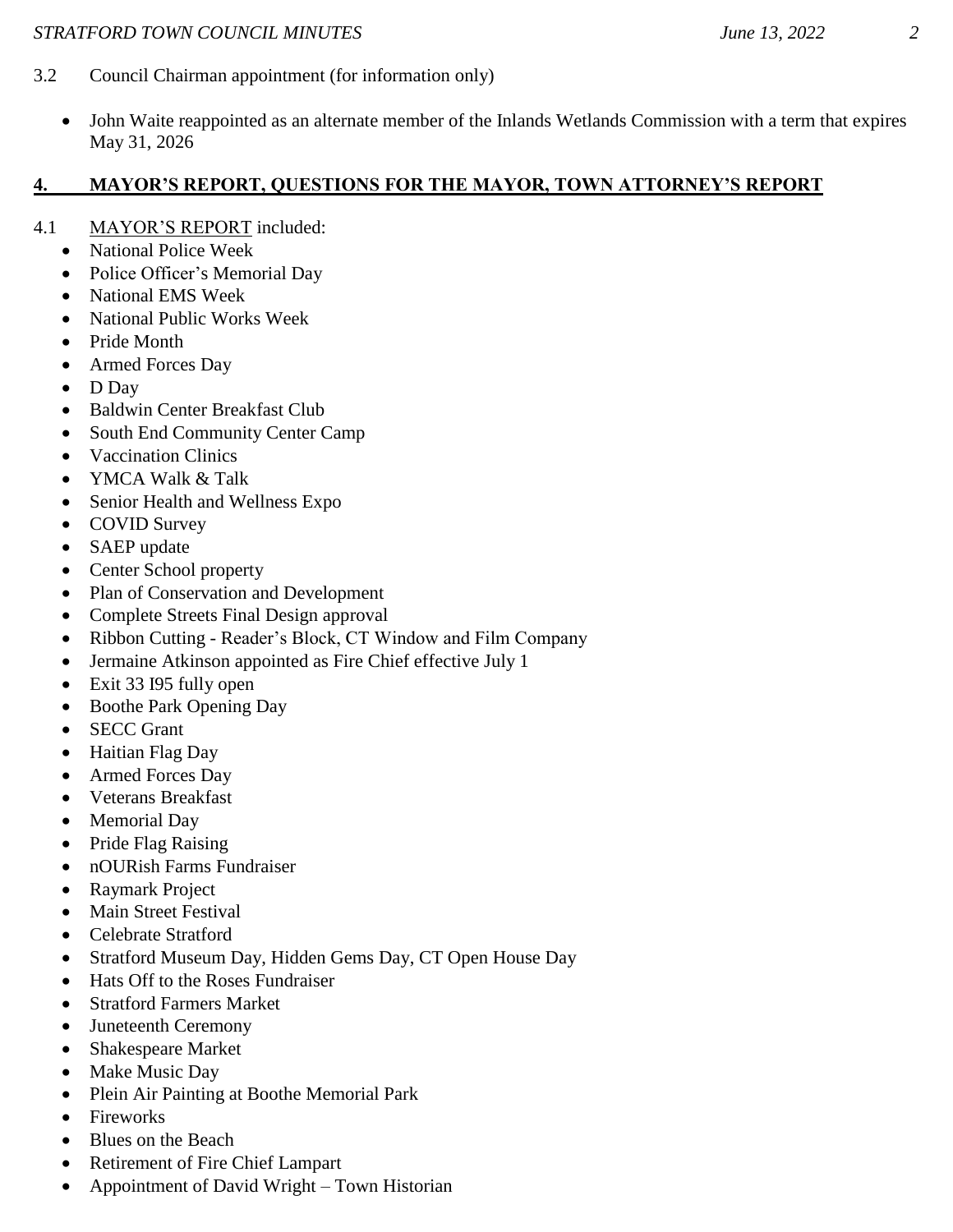#### 4.2 QUESTIONS FOR THE MAYOR

- Mr. Cann re: tax abatements, mixed use, and Center School Property
- 4.3 TOWN ATTORNEY'S REPORT provided by Town Attorney Hodgson

## **5. UNFINISHED BUSINESS and/or OLD BUSINESS**

## **6. ORDINANCES AND RESOLUTIONS**

#### 6.1 ORDINANCES

## **6.1.1** AN ORDINANCE APPROPRIATING \$12,033,000 FOR VARIOUS PUBLIC IMPROVEMENTS AND EQUIPMENT IN THE CAPITAL IMPROVEMENT PROGRAM FOR FISCAL YEAR 2022-2023 (#22-04)

Sponsored by: Stratford Town Council

#### BE IT ORDAINED AND ENACTED BY THE TOWN COUNCIL OF THE TOWN OF STRATFORD:

Section 1. The sum of \$12,033,000 is hereby appropriated to meet the estimated costs of the public improvements and equipment set forth below, as more fully described in the narrative description of such public improvements and equipment in the capital improvement program of the Town for the fiscal year ending June 30, 2023, said appropriation to be inclusive of administrative, financing, legal and costs of issuance related thereto:

## **CAPITAL IMPROVEMENT**

#### Public Works

| Parks – Misc. Tree Removal, Disposal and Stump Grinding                    |              |
|----------------------------------------------------------------------------|--------------|
| Program Town-wide                                                          | \$150,000.00 |
| Parks – Beach Restoration                                                  | 5,000.00     |
| Parks – LED Lighting Upgrade and Associated Site Restoration at Ballfields |              |
|                                                                            | 200,000.00   |
| Parks – Longbrook Park Improvements                                        | 130,000.00   |
| Parks - Replace Benches/Bleachers/Picnic Tables                            | 10,000.00    |
| Parks – Playground Renovation                                              | 150,000.00   |
| Parks – Tennis/Handball Court Repainting/Renovations                       | 25,000.00    |
| Parks – Ballfield Repair Program                                           | 75,000.00    |
| Parks – Repairs to Various Town Parks                                      | 150,000.00   |

Roads & Sewers

| Conservation – Storm Water Permit Compliance Disconnect   | \$200,000.00 |
|-----------------------------------------------------------|--------------|
| Engineering – Circle Drive Bridge                         | 900,000.00   |
| Engineering – MS4 Implement Infrastructure Repair/Rehab   |              |
| Program                                                   | 200,000.00   |
| Engineering – SE Drainage Mitigation Study                | 50,000.00    |
| Engineering – Tanners Brook Widening & Erosion Protection | 100,000.00   |
| Engineering – Veterans Park Wetland                       | 50,000.00    |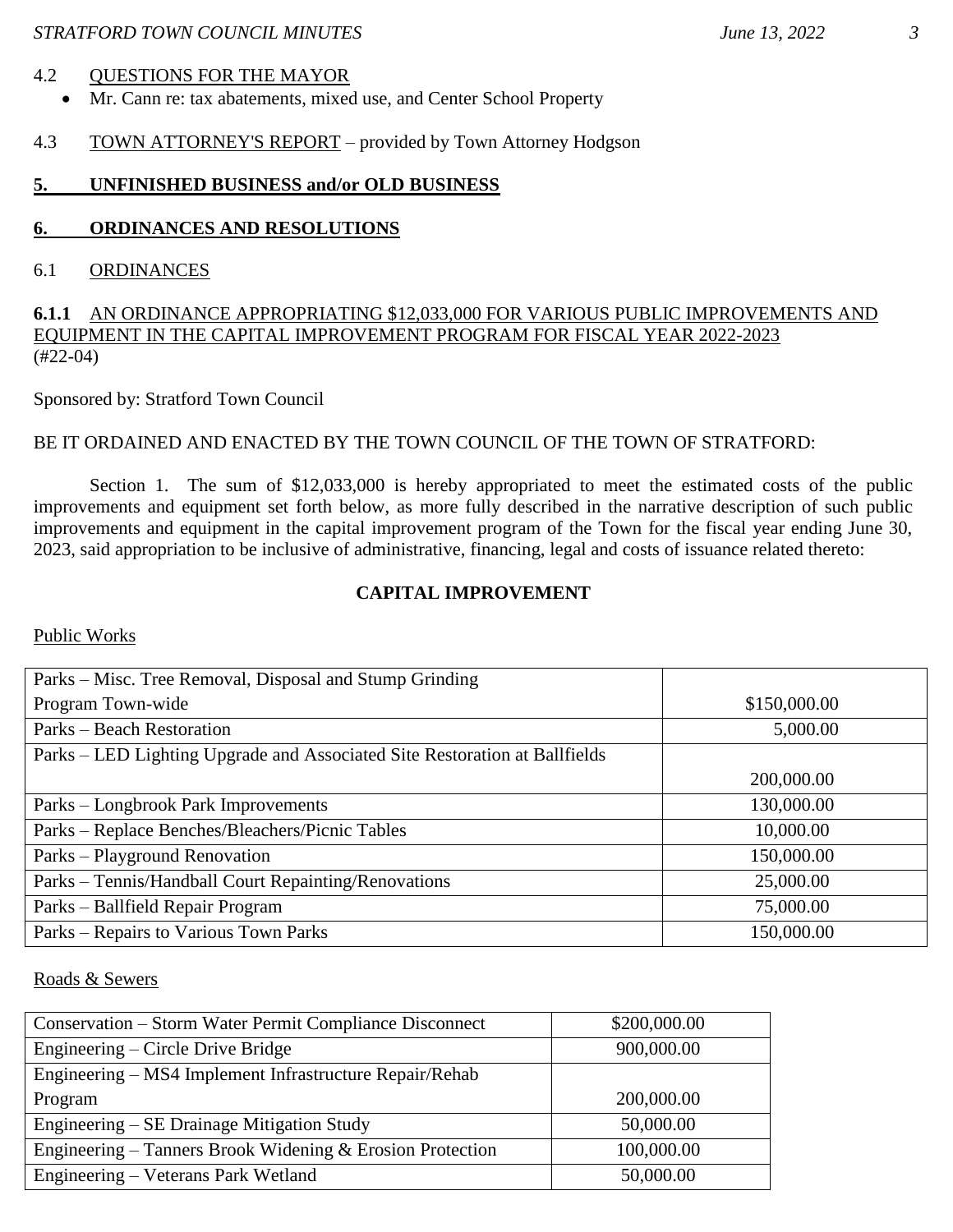| Highway – Sidewalk Replacement            | 250,000.00   |
|-------------------------------------------|--------------|
| Highway – Road Resurfacing                | 1,500,000.00 |
| Highway – Stormwater Pump Station Repairs | 200,000.00   |
| Highway – Town Signage                    | 75,000.00    |

# School Improvements

| Bldg Maint – General Repairs                              | \$200,000.00 |
|-----------------------------------------------------------|--------------|
| Bldg Maint – Doors and Hardware                           | 100,000.00   |
| Bldg Maint – Painting Interior & Exterior Various Schools | 100,000.00   |
| Bldg Maint - Boiler Replacement in Various Schools        | 300,000.00   |
| Bldg Maint – Safety & Security Improv                     | 150,000.00   |
| Bldg Maint – Johnson House – Floor Replacement            | 1,600,000.00 |
| Bldg Maint - Lordship Repair/Replace Basketball Surfaces  | 120,000.00   |
| Highway – BOE – Replacement of Sidewalks, Curbs, Stairs,  |              |
| <b>Loading Docks</b>                                      | 50,000.00    |
| Highway – BOE & Schools Resurface Parking Lots            | 300,000.00   |
| Parks – Playground Replacements                           | 135,000.00   |

# **Town Facilities**

| Bldg Maint - Baldwin Center Renovations                        | \$500,000.00 |
|----------------------------------------------------------------|--------------|
| Bldg Maint – Building Repairs & Maintenance                    | 200,000.00   |
| Bldg Maint – Roof Management                                   | 50,000.00    |
| Bldg Maint – Renovations at Boothe Parke                       | 200,000.00   |
| Bldg Maint – Renovations at Firehouses                         | 75,000.00    |
| Bldg Maint – town Bldgs – Masonry                              | 150,000.00   |
| Bldg Maint – Public Works Bldgs – Renovations                  | 300,000.00   |
| Bldg Maint – Sterling Homestead – Renovations                  | 100,000.00   |
| Bldg Maint - Town Bldgs - Renovations                          | 700,000.00   |
| Conserv – Underground Tank Testing                             | 20,000.00    |
| Libr – Drop Ceiling, Ductwork, Air Handling Unit & Lighting    |              |
| Repl                                                           | 100,000.00   |
| Public Works Admin – Preliminary Design/Specs for Var Projects | 150,000.00   |

## **CAPITAL EQUIPMENT**

## Public Safety

| Fire – Safety Gear and Equipment                 | \$150,000.00 |
|--------------------------------------------------|--------------|
| Police – Equipment, Installation and Safety Gear | 218,000.00   |
| Public Works                                     |              |

| Public Works – Equipment                                       | \$770,000.00 |
|----------------------------------------------------------------|--------------|
| Town Garage – Public Works Equip. Replacement $&$ Installation | 500,000.00   |
| Roads & Sewers – Engineering – Electronic Info. Mgmt.          | 25,000.00    |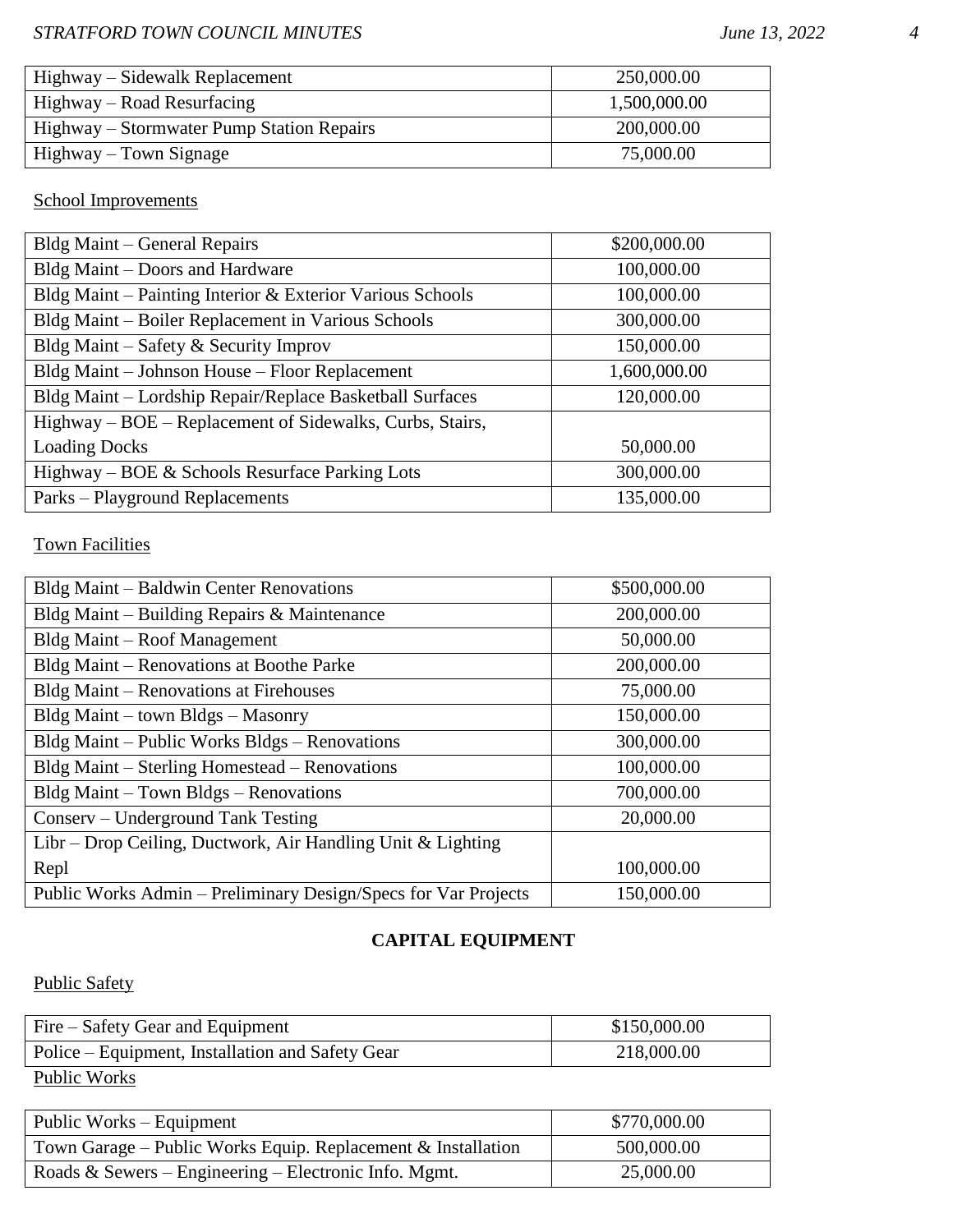School Facilities

| BOE – Various School Equipment | \$300,000.00 |
|--------------------------------|--------------|
|                                |              |

Town Facilities

| Bldg. Maint. - Controls/BMS/Laptops | \$50,000.00 |
|-------------------------------------|-------------|
|                                     |             |

#### GRAND TOTAL ALL IMPROVEMENT/EQUIPMENT PROJECTS: \$12,033,000

Section 2. Any of the estimated amounts for the public improvements set forth in Section 1 not required to meet the actual cost of such public improvements shall be allocated by the Mayor and Director of Finance as they deem necessary or advisable and in the best interests of the Town to other public improvements previously authorized by the Town Council for bonding, so long as such allocation is consistent with applicable tax and other laws.

Section 3. This ordinance shall become effective thirty days after its passage pursuant to Section 2.2.9 of the Town Charter.

RESOLVED: that the first reading of the above entitled Ordinance be and is hereby dispensed with as copies thereof have been previously furnished to each member of the Town Council, and that the same be adopted as a first reading and referred to the Ordinance Committee for a public hearing.

#### MS. DANCHO MOVED ITEM 6.1.1; SECONDED BY MR. O'BRIEN. THE MOTION PASSED UNANIMOUSLY.

**6.1.2** AN ORDINANCE AUTHORIZING THE ISSUANCE OF \$12,033,000 BONDS OF THE TOWN TO MEET THE APPROPRIATION FOR VARIOUS PUBLIC IMPROVEMENTS AND EQUIPMENT IN THE CAPITAL IMPROVEMENT PROGRAM FOR FISCAL YEAR 2022-2023 AND PENDING ISSUANCE THEREOF THE MAKING OF TEMPORARY BORROWINGS FOR SUCH PURPOSE (#22-05)

Sponsored by: Stratford Town Council

## BE IT ORDAINED AND ENACTED BY THE TOWN COUNCIL OF THE TOWN OF STRATFORD:

Section 1. To meet the appropriation of \$12,033,000 made in the ordinance enacted together herewith for various public improvements and equipment in the capital improvement program for fiscal year ending June 30, 2023 (the "Projects"), \$12,033,000 bonds of the Town may be issued maturing not later than the twentieth year after their date, or such later date as may be allowed by law (the "Bonds") for the Project and in the amounts as set forth in **Exhibit A** attached hereto.

Section 2. The Bonds may be issued in one or more series as determined by the Mayor and the Director of Finance. The amount of Bonds of each series to be issued shall be fixed by the Mayor and the Director of Finance in the amount necessary to meet the Town's share of the cost of the Projects determined after considering the estimated amounts and timing of State and Federal grants-in-aid for the Projects, provided that the total amount of Bonds to be issued shall not be less than an amount which will provide funds su fficient with other funds available for such purpose to pay the principal of and the interest on all temporary borrowings in anticipation of the receipt of the proceeds of the Bonds outstanding at the time of the issuance thereof, and to pay for costs of issuance of the Bonds. The Bonds shall be issued in fully registered form, be executed in the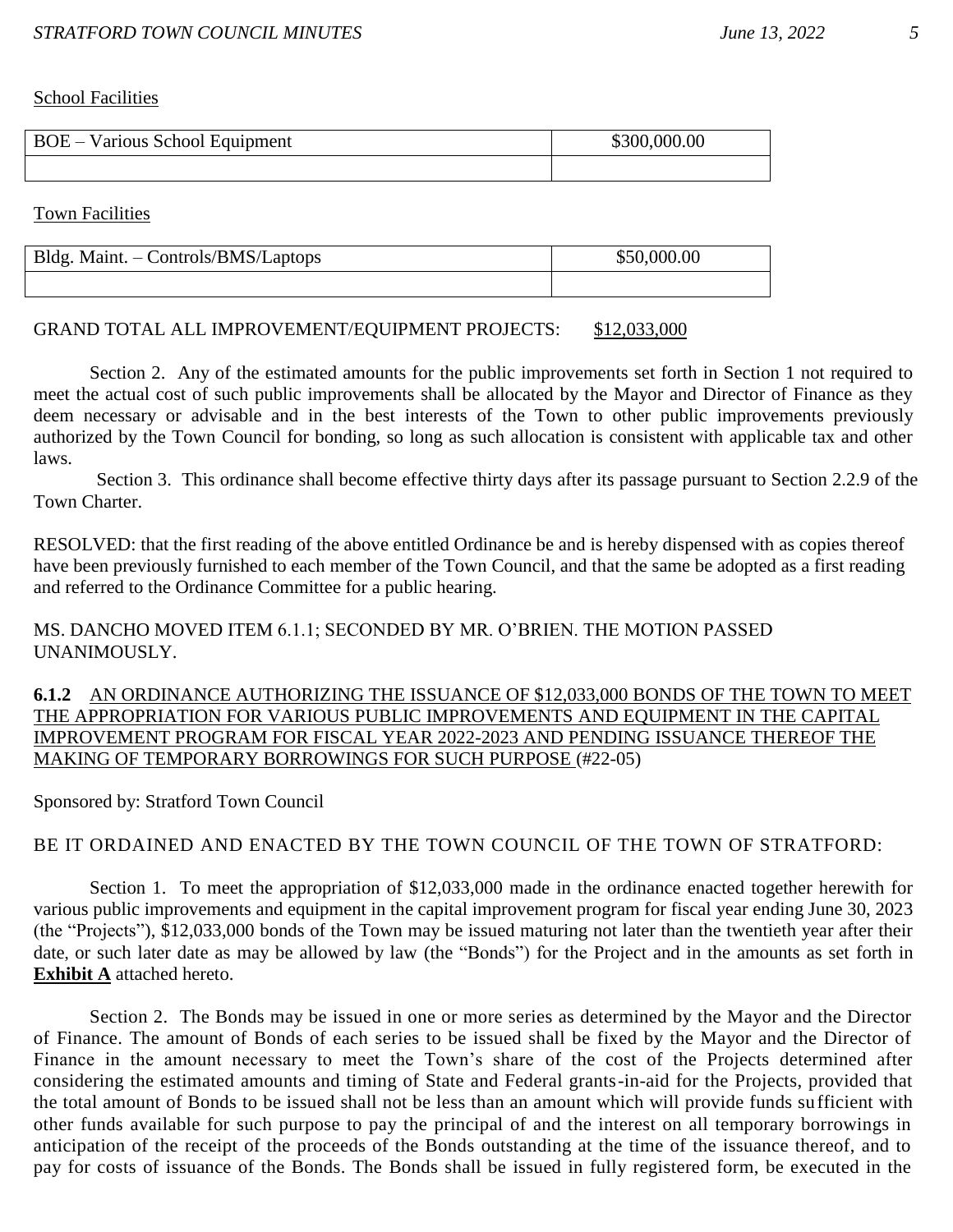name and on behalf of the Town by the facsimile or manual signatures of the Mayor and the Director of Finance, bear the Town seal or a facsimile thereof, be certified by a bank or trust company, which bank or trust company may be designated the registrar and transfer agent, be payable at a bank or trust company, and be approved as to their legality by Pullman & Comley, LLC, Attorneys-at-Law. The Bonds shall be general obligations of the Town and each of the Bonds shall recite that every requirement of law relating to its issue has been duly complied with, that such Bond is within every debt and other limit prescribed by law, and that the full faith and credit of the Town are pledged to the payment of the principal thereof and interest thereon. The Town shall levy taxes in each year to meet principal and interest due and payable on the Bonds issued pursuant to this ordinance.

Section 3. The Mayor and Director of Finance are hereby authorized to determine the aggregate principal amount of the Bonds of each series to be issued, the annual installments of principal, date, maturity, prices, interest rates whether fixed or floating, form, redemption provisions, if any, the certifying registrar and transfer agent, the manner of sale or other terms and conditions of the Bonds, including the terms of any reserve that might be established as authorized herein, and whether any of the Bonds issued will be issued as taxable bonds, all in such a manner as the Mayor and Director of Finance shall determine to be in the best interests of the Town and in accordance with the General Statutes of Connecticut, Revision of 1958, as amended (the "Connecticut General Statutes"), and to take such actions and to execute such documents, or designate other officials or employees of the Town to take such actions and to execute such documents, as deemed to be necessary or advisable and in the best interests of the Town by the Mayor and Director of Finance in order to issue, sell and deliver the Bonds.

Section 4. The Bonds shall be sold by the Mayor and the Director of Finance in a competitive offering or by negotiation in their discretion. If sold in a competitive offering, the Bonds shall be sold at not less than par and accrued interest on the basis of the lowest net or true interest cost to the Town. If the Bonds are sold by negotiation, the provisions of the bond purchase agreement shall be approved by the Mayor and Director of Finance.

Section 5. The Mayor and the Director of Finance are authorized to make temporary borrowings in anticipation of the receipt of the proceeds of the Bonds. Notes evidencing such borrowings shall be signed by the Mayor and the Director of Finance, have the seal of the Town affixed, be payable at a bank or trust company designated by the Mayor and the Director of Finance, be approved as to their legality by Pullman & Comley, LLC, Attorneys-at-Law, and be certified by a bank or trust company designated by the Mayor and the Director of Finance pursuant to Section 7-373 of the Connecticut General Statutes. The Notes shall be issued with maturity dates which comply with the provisions of the Connecticut General Statutes governing the issuance of such notes, as the same may be amended from time to time. The notes shall be general obligations of the Town and each of the notes shall recite that every requirement of law relating to its issue has been duly complied with, that such note is within every debt and other limit prescribed by law, and that the full faith and credit of the Town are pledged to the payment of the principal thereof and the interest thereon. The net interest cost on such notes, including renewals thereof, and the expense of preparing, issuing and marketing, to the extent paid from the proceeds of such renewals or the Bonds, may be included as a cost of the Projects. Upon the sale of the Bonds, the proceeds thereof, to the extent required, shall be applied forthwith to the payment of the principal of and the interest on any such notes then outstanding or shall be deposited with a bank or trust company in trust for such purpose.

Section 6. The Town hereby expresses its official intent pursuant to Section 1.150-2 of the Federal Income Tax Regulations, Title 26 (the "Regulations"), to reimburse expenditures paid prior to and any time after the date of passage of this ordinance in the maximum amount and for each Project with the proceeds of bonds, notes, or other obligations ("Bonds") authorized to be issued by the Town. The Bonds shall be issued to reimburse such expenditures not later than 18 months after the date of the expenditure or the substantial completion of the project, or such later date the Regulations may authorize. The Town hereby certifies that the intention to reimburse as expressed herein is based upon its reasonable expectations as of this date. The Director of Finance or her designee is authorized to pay project expenses in accordance herewith pending the issuance of reimbursement bonds, and to amend this declaration.

Section 7. The Mayor and Director of Finance are hereby authorized, if they determine it is in the Town's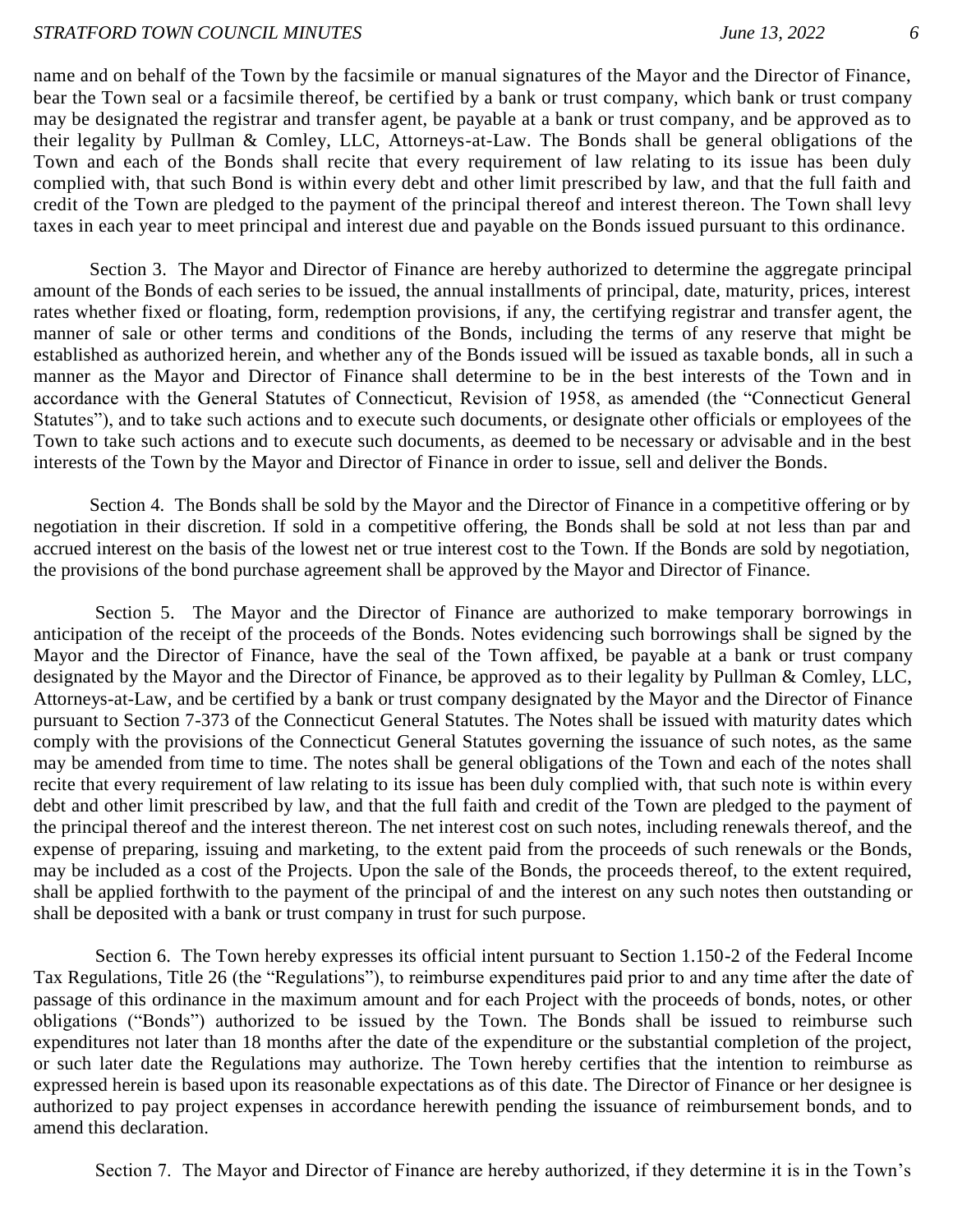best interests, to acquire, on behalf of the Town, bond insurance or other forms of credit enhancement guaranteeing the Bonds on such terms as the Mayor and Director of Finance determine to be appropriate, such terms to include, but not be limited to, those relating to fees, premiums and other costs and expenses incurred in connection with such credit enhancement, the terms of payment of such expenses and costs and such other undertakings as the issuer of the credit enhancement shall require; and the Mayor and Director of Finance, if they determine that it is appropriate, are authorized, on the Town's behalf, to grant security to the issuer of the credit enhancement to secure the Town's obligations arising under the credit enhancement, including the establishment of a reserve from proceeds of the Bonds.

Section 8. The Mayor and the Director of Finance are hereby authorized, on behalf of the Town, to enter into agreements or otherwise covenant for the benefit of bondholders to provide information on an annual or other periodic basis to the Municipal Securities Rulemaking Board ("MSRB") and to provide notices to the MSRB of material events as enumerated in Securities and Exchange Commission Exchange Act Rule 15c2-12, as amended, as may be necessary, appropriate or desirable to effect the sale of the Bonds and notes authorized by this ordinance. Any agreements or representations to provide information to the MSRB made prior hereto are hereby confirmed, ratified and approved.

Section 9. The Mayor and Director of Finance are hereby authorized to apply for and accept any available State or Federal grant in aid of the financing of the Projects, and to take all action necessary or proper in connection therewith.

Section 10. The Mayor and Director of Finance in connection with the issuance of the Bonds, are hereby authorized to allocate any unused bond proceeds to public improvements and equipment previously authorized by the Town Council for bonding, consistent with the applicable tax and other laws, as deemed necessary or advisable and in the best interests of the Town by the Mayor and Director of Finance.

Section 11. This ordinance shall become effective thirty days after its passage pursuant to Section 2.2.9 of the Town Charter.

RESOLVED: that the first reading of the above entitled Ordinance be and is hereby dispensed with as copies thereof have been previously furnished to each member of the Town Council, and that the same be adopted as a first reading and referred to the Ordinance Committee for a public hearing.

MS. DANCHO MOVED ITEM 6.1.2; SECONDED BY MR. O'BRIEN. THE MOTION PASSED UNANIMOUSLY.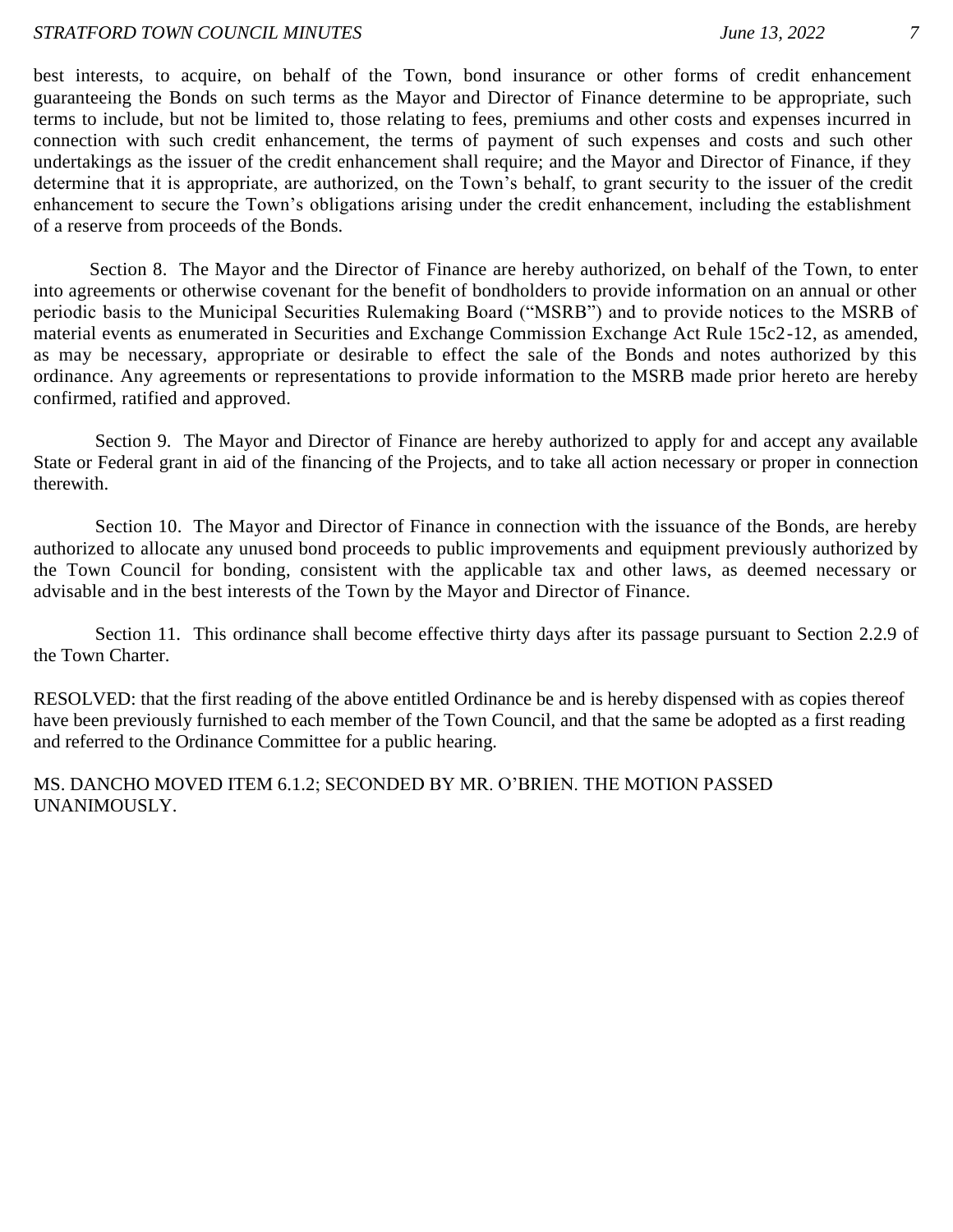## **Exhibit A**

## **CAPITAL IMPROVEMENT**

## Public Works

| Parks – Misc. Tree Removal, Disposal and Stump Grinding                    |              |
|----------------------------------------------------------------------------|--------------|
| Program Town-wide                                                          | \$150,000.00 |
| Parks – Beach Restoration                                                  | 5,000.00     |
| Parks – LED Lighting Upgrade and Associated Site Restoration at Ballfields |              |
|                                                                            | 200,000.00   |
| Parks – Longbrook Park Improvements                                        | 130,000.00   |
| Parks – Replace Benches/Bleachers/Picnic Tables                            | 10,000.00    |
| Parks – Playground Renovation                                              | 150,000.00   |
| Parks – Tennis/Handball Court Repainting/Renovations                       | 25,000.00    |
| Parks - Ballfield Repair Program                                           | 75,000.00    |
| Parks – Repairs to Various Town Parks                                      | 150,000.00   |

## Roads & Sewers

| Conservation – Storm Water Permit Compliance Disconnect   | \$200,000.00 |
|-----------------------------------------------------------|--------------|
| Engineering – Circle Drive Bridge                         | 900,000.00   |
| Engineering – MS4 Implement Infrastructure Repair/Rehab   |              |
| Program                                                   | 200,000.00   |
| Engineering – SE Drainage Mitigation Study                | 50,000.00    |
| Engineering – Tanners Brook Widening & Erosion Protection | 100,000.00   |
| Engineering - Veterans Park Wetland                       | 50,000.00    |
| Highway – Sidewalk Replacement                            | 250,000.00   |
| Highway – Road Resurfacing                                | 1,500,000.00 |
| Highway – Stormwater Pump Station Repairs                 | 200,000.00   |
| Highway – Town Signage                                    | 75,000.00    |

## School Improvements

| <b>Bldg Maint – General Repairs</b>                       | \$200,000.00 |
|-----------------------------------------------------------|--------------|
| Bldg Maint – Doors and Hardware                           | 100,000.00   |
| Bldg Maint - Painting Interior & Exterior Various Schools | 100,000.00   |
| Bldg Maint - Boiler Replacement in Various Schools        | 300,000.00   |
| Bldg Maint – Safety & Security Improv                     | 150,000.00   |
| Bldg Maint - Johnson House - Floor Replacement            | 1,600,000.00 |
| Bldg Maint - Lordship Repair/Replace Basketball Surfaces  | 120,000.00   |
| Highway – BOE – Replacement of Sidewalks, Curbs, Stairs,  |              |
| <b>Loading Docks</b>                                      | 50,000.00    |
| Highway – BOE & Schools Resurface Parking Lots            | 300,000.00   |
| Parks – Playground Replacements                           | 135,000.00   |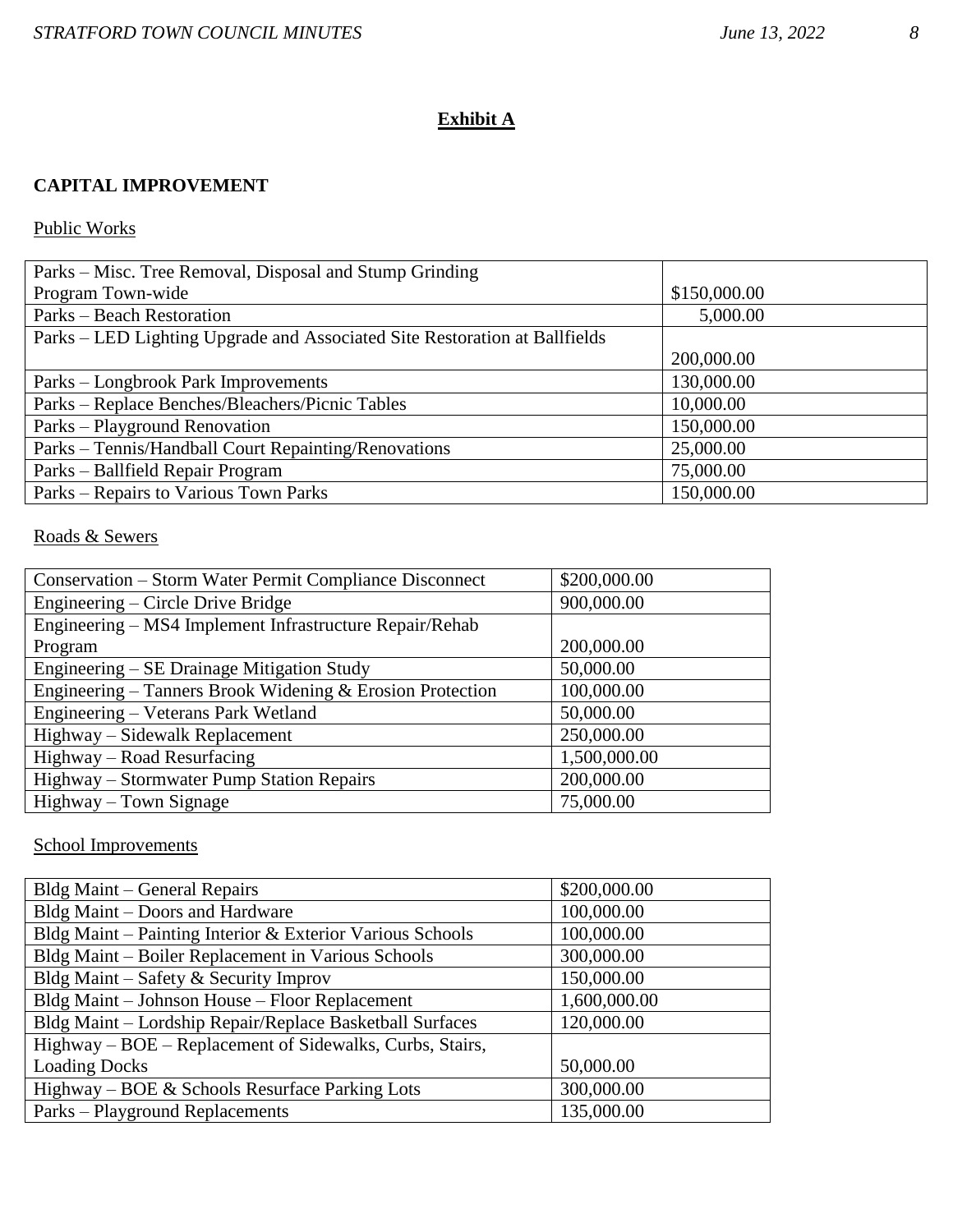#### Town Facilities

| Bldg Maint – Baldwin Center Renovations                          | \$500,000.00 |
|------------------------------------------------------------------|--------------|
| Bldg Maint – Building Repairs & Maintenance                      | 200,000.00   |
| Bldg Maint - Roof Management                                     | 50,000.00    |
| Bldg Maint - Renovations at Boothe Parke                         | 200,000.00   |
| Bldg Maint – Renovations at Firehouses                           | 75,000.00    |
| Bldg Maint – town Bldgs – Masonry                                | 150,000.00   |
| Bldg Maint - Public Works Bldgs - Renovations                    | 300,000.00   |
| Bldg Maint - Sterling Homestead - Renovations                    | 100,000.00   |
| Bldg Maint - Town Bldgs - Renovations                            | 700,000.00   |
| Conserv - Underground Tank Testing                               | 20,000.00    |
| Libr – Drop Ceiling, Ductwork, Air Handling Unit & Lighting Repl |              |
|                                                                  | 100,000.00   |
| Public Works Admin – Preliminary Design/Specs for Var Projects   | 150,000.00   |

## **CAPITAL EQUIPMENT**

#### Public Safety

| Fire – Safety Gear and Equipment                 | \$150,000.00 |
|--------------------------------------------------|--------------|
| Police – Equipment, Installation and Safety Gear | 218,000.00   |

#### Public Works

| Public Works – Equipment                                       | \$770,000.00 |
|----------------------------------------------------------------|--------------|
| Town Garage – Public Works Equip. Replacement $&$ Installation | 500,000.00   |
| Roads & Sewers – Engineering – Electronic Info. Mgmt.          | 25,000.00    |

**School Facilities** 

| <b>BOE</b><br>s School Equipment<br>Various<br>$\overline{\phantom{0}}$ | \$300,000.00 |
|-------------------------------------------------------------------------|--------------|
|                                                                         |              |

Town Facilities

| Bldg. Maint. - Controls/BMS/Laptops | .000.00 |
|-------------------------------------|---------|
|                                     |         |

## GRAND TOTAL ALL IMPROVEMENT/EQUIPMENT PROJECTS: \$12,033,000

#### 6.2 RESOLUTIONS

## **6.2.1** RESOLUTION REGARDING 2022 NEIGHBORHOOD ASSISTANCE ACT TAX CREDIT PROGRAM

Sponsored by: Stratford Town Council

**WHEREAS:** Connecticut General Statutes 12-632 et seq allows any municipality to submit to the State of CT Department of Revenue Services a list of programs eligible for investment, which programs provide neighborhood assistance, job training, education, community services, crime prevention, or energy conservation; and,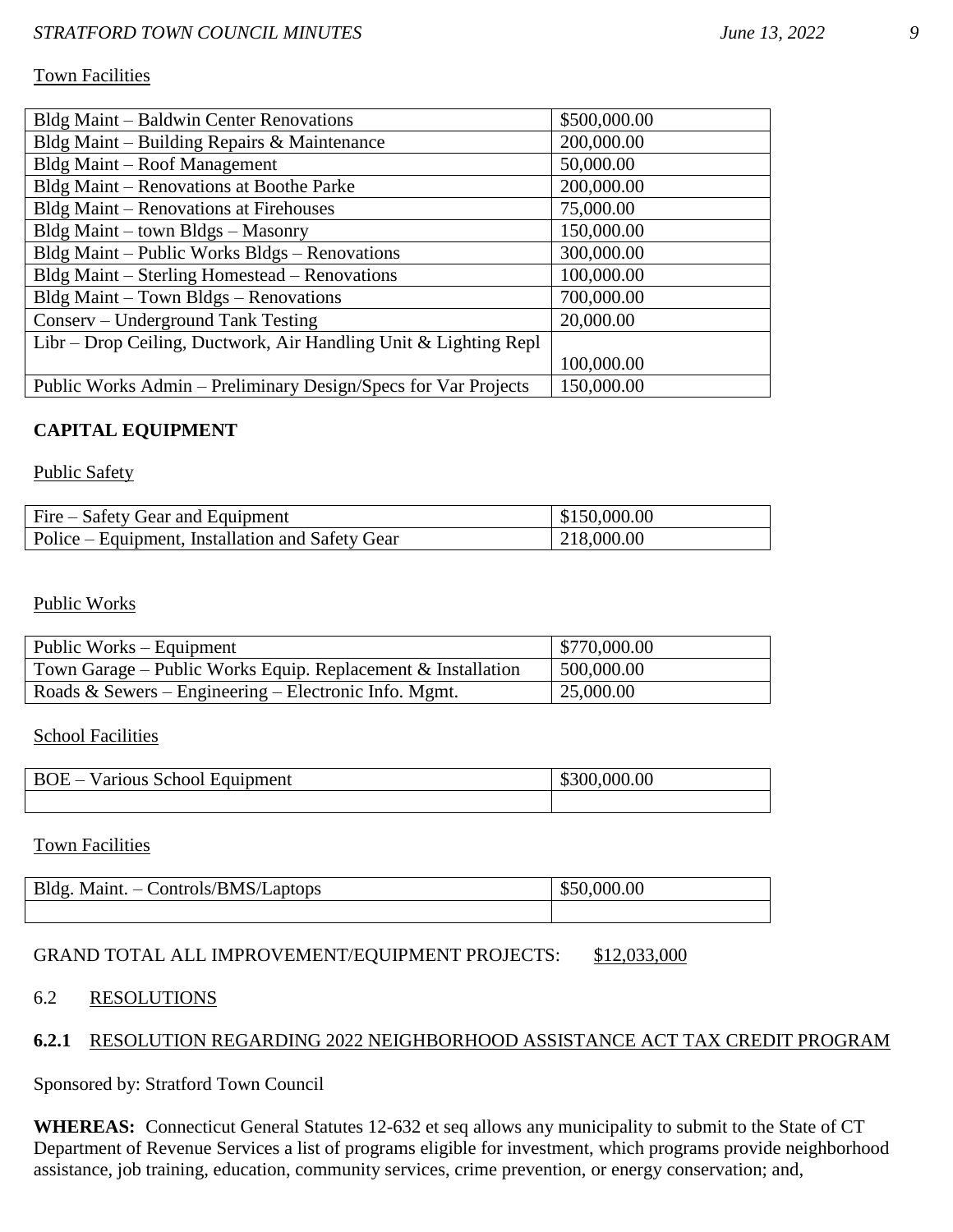**WHEREAS:** business firms may engage in any approved program and receive a tax credit from the State of CT after approval from the local municipality; and,

**WHEREAS:** Connecticut General Statutes 12-632 et seq. allows business firms to provide valuable public assistance while receiving tax credits and such would greatly benefit the Stratford community as local private concerns have expressed an interest in participating; and

**WHEREAS:** It is in the best interest of the Town of Stratford to approve the projects which applied for this program and recommend their approval to the CT Department of Revenue Services.

## **NOW THEREFORE, BE IT RESOLVED BY THE TOWN COUNCIL OF THE TOWN OF STRATFORD:**

That the Stratford Town Council hereby approves the following projects for submittal to the State of Connecticut Department of Revenue Services pursuant to Connecticut General Statutes 12-632 et. seq.

•Sterling House Community Center – Energy and Efficiency Improvements – Exterior Envelope Program at Sterling House: \$100,000

## MS. DANCHO MOVED ITEM 6.2.1; SECONDED BY MR. O'BRIEN. THE MOTION PASSED UNANIMOUSLY.

## **6.2.2** RESOLUTION REGARDING TAXES TRANSFER INTO TAX SUSPENSE

Sponsored by: Stratford Town Council

**WHEREAS:** The Code of the Town of Stratford, Chapter 14, Article VI specifies the tax collection policy of the Town for the collection of arrears taxes; and.

**WHEREAS:** The Tax Collector has followed the policy by providing required notices of taxes due and made several attempts to contact arrears taxpayers as required by local and state law; and

**WHEREAS:** Certain accounts have been in arrears since the years set forth below and all efforts to date to collect on these accounts have produced no response for at least the past two years; and

**WHEREAS:** Continued expenditure of public funds to collect these accounts is not a cost-effective use of public funds and; therefore, the Tax Collector recommends that Town Council approve the transfer of the accounts to suspense pending further collection action of said accounts.

**RESOLVED:** That the Town Council of the Town of Stratford authorizes the Tax Collector to transfer to the Tax Suspense Account these accounts totaling \$ 437,546.18 for the Grand List amounts shown (see attachment):

| <b>GRAND</b><br><b>LIST</b><br><b>YEAR</b> | <b>TYPE</b>               | <b>AMOUNT</b> |
|--------------------------------------------|---------------------------|---------------|
| 2014                                       |                           |               |
| 2015                                       | <b>Personal Property</b>  | 93,375.77     |
|                                            | <b>MOTOR VEHICLE REGS</b> | 295,995.16    |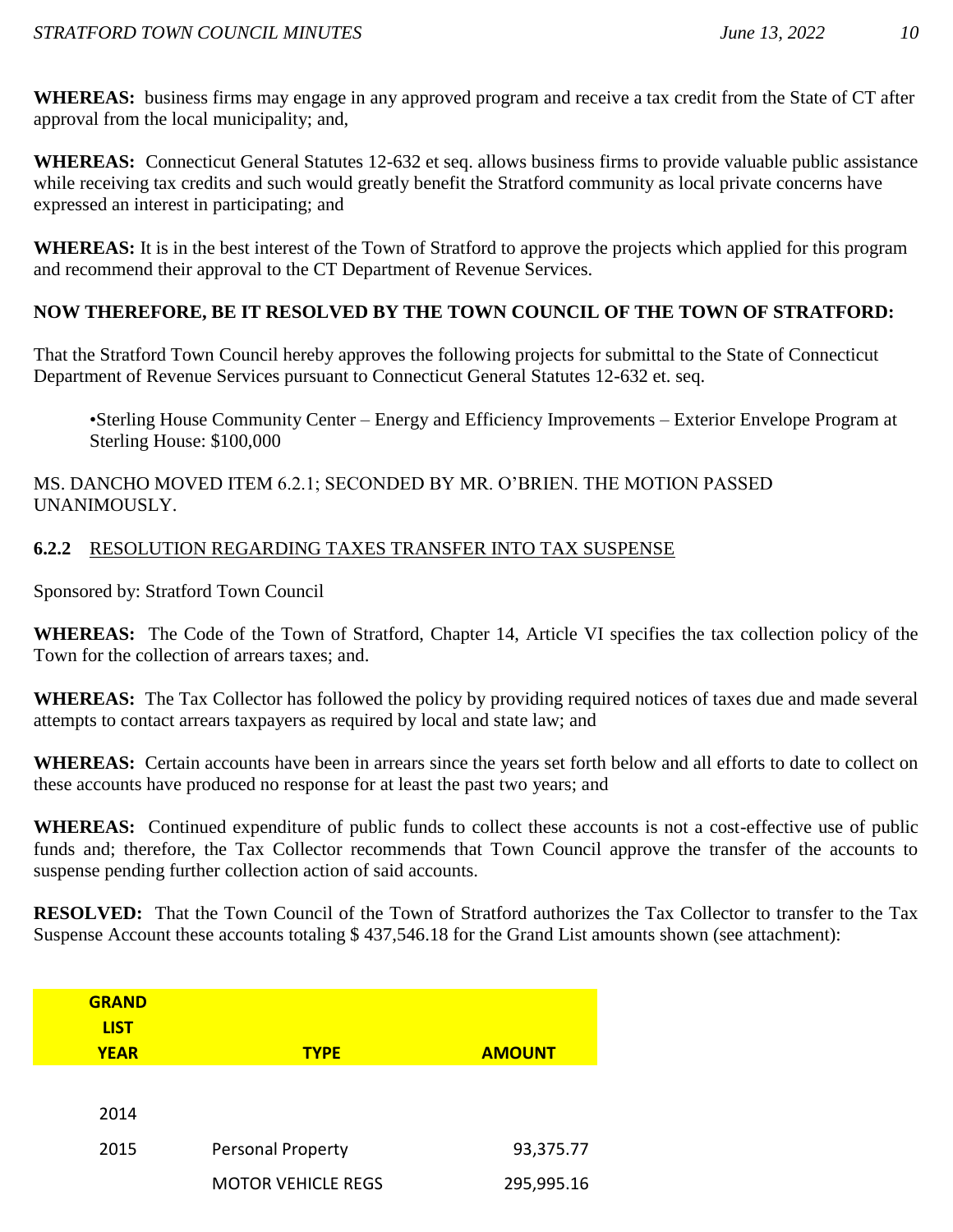MOTOR VEHICLE SUPPS 48,175.25

| 2016 |  |
|------|--|
| 2017 |  |
| 2018 |  |
| 2019 |  |

## *TOTAL* 437,546.18

MR. O'BRIEN MOVED ITEM 6.2.2; SECONDED BY MS. DANCHO. Discussion followed with Finance Director Savo providing details and answering questions. THE MOTION PASSED UNANIMOUSLY.

## **6.2.3** RESOLUTION REGARDING SECURITY IMPROVEMENTS- FRANKLIN ELEMENTARY SCHOOL

Sponsored by: Stratford Town Council

RESOLVED, that the Stratford Town Council authorizes the Board of Education to apply to the Commissioner of Administrative Services and to accept or reject a grant for Security Improvements at Franklin Elementary School; and

RESOLVED, that the Town Building Needs Committee is hereby established as the building committee with regard to the Security Improvements at Franklin Elementary School; and

RESOLVED, that the Stratford Town Council hereby authorizes at least the preparation of schematic drawings and outline specifications for the Security Improvements at Franklin Elementary School.

MS. DANCHO MOVED ITEM 6.2.3; SECONDED BY MS. SUTTON. Discussion followed with Mayor Hoydick, CAO Tymniak and Public Works Director Serra providing details and answering questions. THE MOTION PASSED UNANIMOUSLY.

## **6.2.4** RESOLUTION REGARDING SECURITY IMPROVEMENTS- WILCOXSON ELEMENTARY SCHOOL

Sponsored by: Stratford Town Council

RESOLVED, that the Stratford Town Council authorizes the Board of Education to apply to the Commissioner of Administrative Services and to accept or reject a grant for Security Improvements at Wilcoxson Elementary School; and

RESOLVED, that the Town Building Needs Committee is hereby established as the building committee with regard to the Security Improvements at Wilcoxson Elementary School; and

RESOLVED, that the Stratford Town Council hereby authorizes at least the preparation of schematic drawings and outline specifications for the Security Improvements at Wilcoxson Elementary School.

MS. SUTTON MOVED ITEM 6.2.4; SECONDED BY MR. O'BRIEN. THE MOTION PASSED UNANIMOUSLY.

#### **6.2.6** RESOLUTION REGARDING CONNECTICUT DEPARTMENT OF EMERGENCY SERVICES AND PUBLIC PROTECTION, DIVISION OF EMERGENCY MANAGEMENT & HOMELAND SECURITY SUB-GRANT FOR FLOOD PREVENTION PROJECT AT WATER POLLUTION CONTROL FACILITY.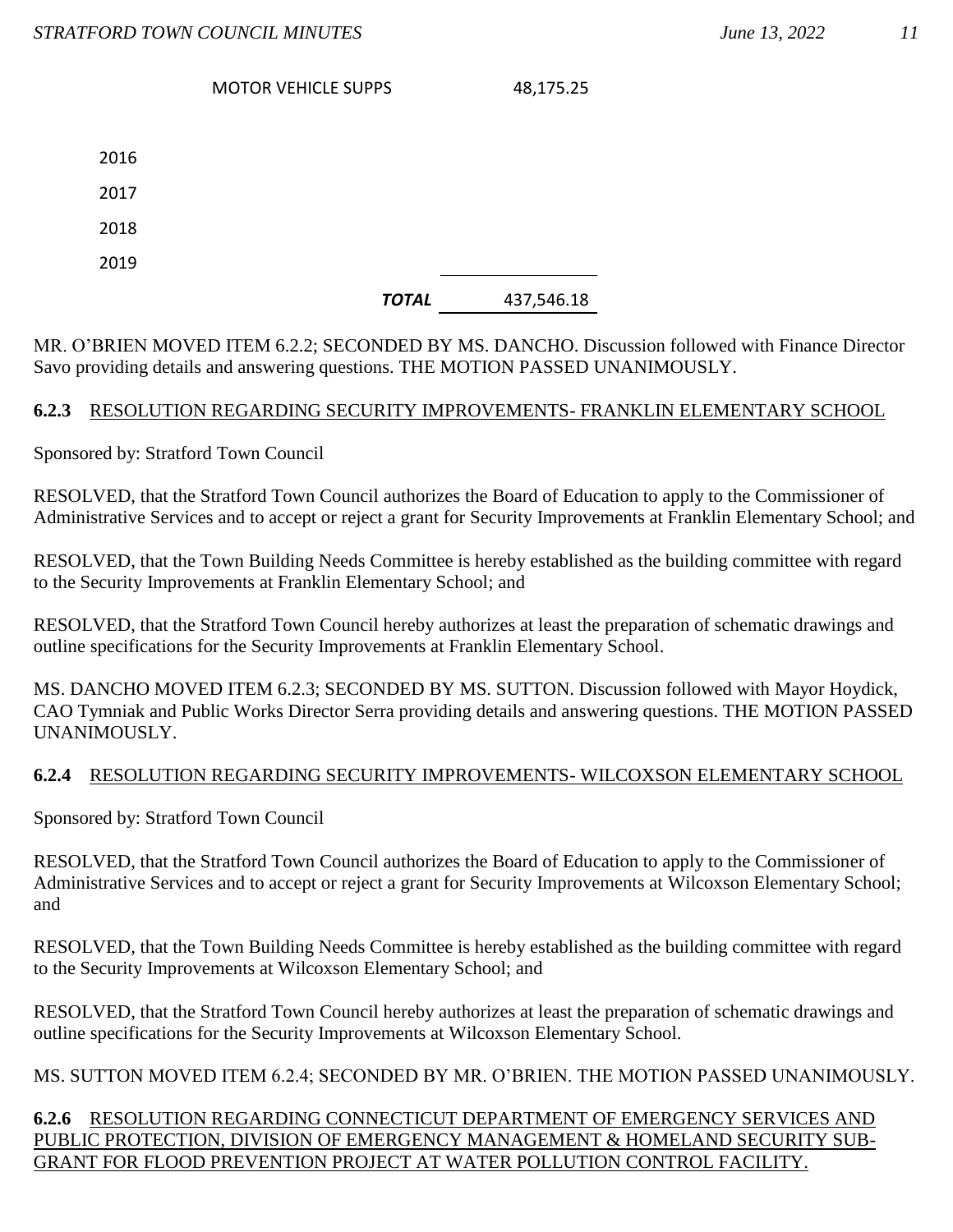*Executive Summary: This grant provides funds for a flood wall and flood gates at the Water Pollution Control Facility, a project being managed by the Engineering Dept. The project and grant have been approved by the WPCA.* 

Sponsored by: Stratford Town Council

**WHEREAS**, the Connecticut Department of Emergency Services and Public Protection, Division of Emergency Management & Homeland Security is authorized to extend financial assistance to municipalities in the form of grants; and,

**WHEREAS**, this funding has been made possible from the Federal Emergency Management Agency; and,

**WHEREAS**, the Town of Stratford expends funds to protect the Water Pollution Control Facility; and,

**WHEREAS**, it is desirable and in the public interest that the Town of Stratford enter into an agreement with the Connecticut Department of Emergency Services and Public Protection, Division of Emergency Management & Homeland Security in the amount of \$2,729,770.90 requiring \$4,827,029.10 in Town Match.

# **NOW THEREFORE, BE IT RESOLVED BY THE TOWN COUNCIL OF THE TOWN OF STRATFORD:**

1. That it is cognizant of the Town's grant application to the Connecticut Department of Emergency Services and Public Protection, Division of Emergency Management & Homeland Security for funds to design and construct additional flood protection at the perimeter of the Water Pollution Control Facility, and,

2. That it hereby authorizes, directs and empowers the Mayor, Laura R. Hoydick, or her designee to execute and deliver such grant application (including any amendments thereto) and/or any and all related documents necessary to apply for and obtain funding from the Connecticut Department of Emergency Services and Public Protection, Division of Emergency Management & Homeland Security, and to implement the program once the award is secured in the name of and on behalf of the Town of Stratford.

MS. DANCHO MOVED ITEM 6.2.6; SECONDED BY MR. O'BRIEN. Brief discussion followed with CAO Tymniak providing details and answering questions. THE MOTION PASSED UNANIMOUSLY.

## **6.2.7** RESOLUTION REGARDING CONNECTICUT STATE DEPARTMENT OF EDUCATION GRANT SUPPORTING SOUTH END COMMUNITY CENTER'S SUMMER SOIREE SUMMER ENRICHMENT PROGRAM 2022

*Executive Summary: For the South End Community Center's Summer Soiree Summer Enrichment Program. This grant, about 20% of the entire program cost, would be applied toward the costs of one teacher, three enrichment programs and three field trips.*

Sponsored by: Stratford Town Council

**WHEREAS**, the Connecticut Department of Education is authorized to extend financial assistance to municipalities in the form of grants; and,

**WHEREAS**, this funding has been made possible from the Connecticut Department of Education 2022 Summer Enrichment Grant Program; and,

**WHEREAS**, the Town of Stratford expends funds to operate the South End Community Center's Summer Enrichment Program; and,

**WHEREAS**, it is desirable and in the public interest that the Town of Stratford enter into an agreement with the Connecticut Department of Education in the amount of \$11,030 requiring zero in Town Match.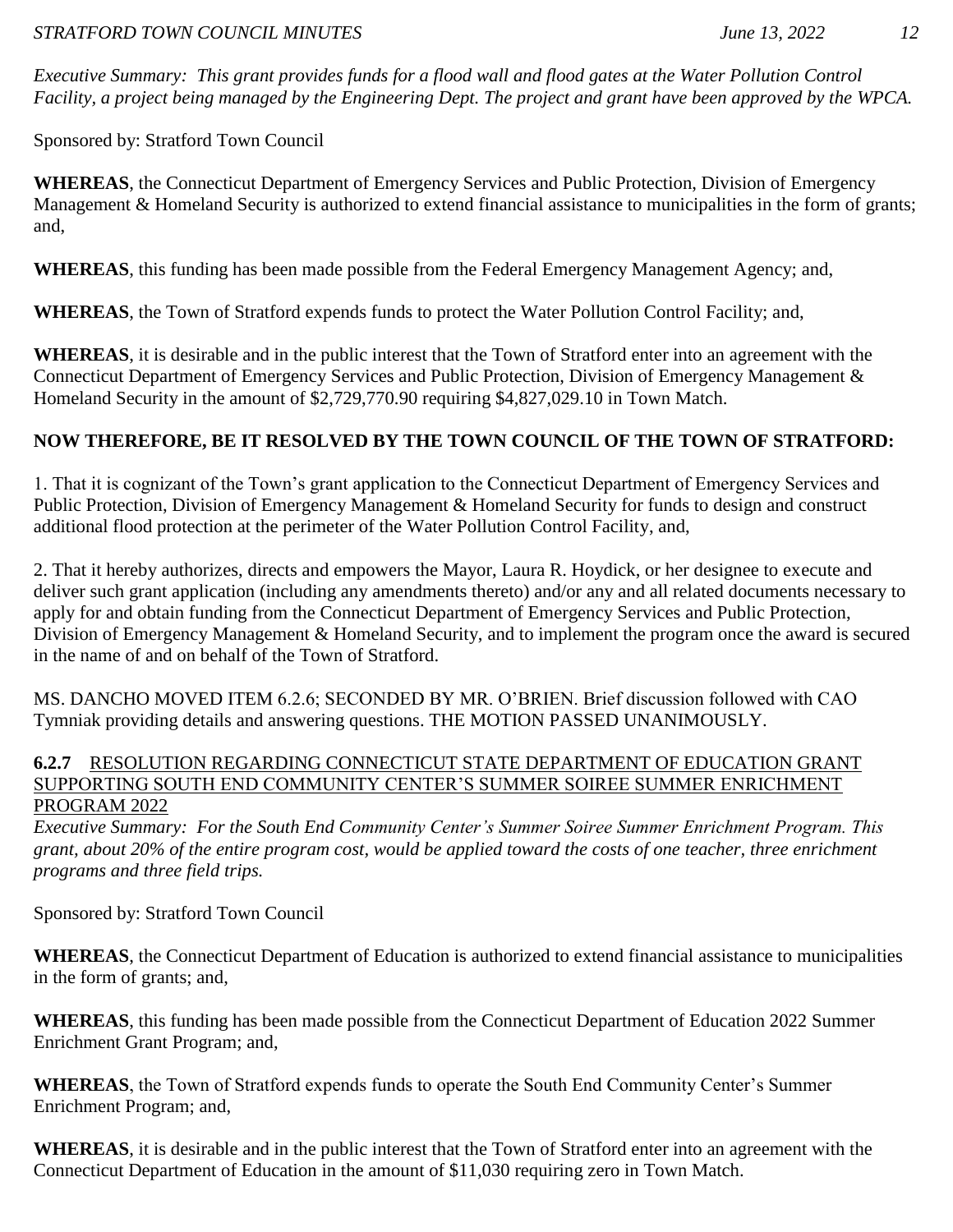# **NOW THEREFORE, BE IT RESOLVED BY THE TOWN COUNCIL OF THE TOWN OF STRATFORD:**

1. That it is cognizant of the Town's grant application to the Connecticut Department of Education for funds to support the South End Community Center's Summer Enrichment Program, and,

2. That it hereby authorizes, directs and empowers the Mayor, Laura R. Hoydick, or her designee to execute and deliver such grant application (including any amendments thereto) and/or any and all related documents necessary to apply for and obtain funding from the Connecticut Department of Education, and to implement the program once the award is secured in the name of and on behalf of the Town of Stratford.

MS. SUTTON MOVED ITEM 6.2.7; SECONDED BY MS. DANCHO. THE MOTION PASSED UNANIMOUSLY.

# **7. NEW BUSINESS**

**7.1** Appointment of Independent Auditor

RESOLVED: that the selection Clifton Larsen Allen to conduct the annual audit of accounts be and is hereby approved in form acceptable to the Town Attorney.

MR. O'BRIEN MOVED ITEM 7.1; SECONDED BY MS. DANCHO. THE MOTION PASSED UNANIMOUSLY.

**7.2** Renewal - African American Museum Lease

RESOLVED: that the African American History Museum Lease be renewed for an additional term of one year, in accordance with the terms and conditions of the existing Lease, and that the Mayor be and is hereby authorized to enter into a memorandum for such renewal in form acceptable to the Town Attorney.

MR. O'BRIEN MOVED ITEM 7.2; SECONDED BY MS. RICE. Brief discussion followed with Mayor Hoydick providing details. THE MOTION PASSED UNANIMOUSLY.

**7.3** Referred by the Building Needs Committee with favorable recommendations:

**7.3.1** Approval of the final Project Manual as prepared for bidding and dated May 27, 2022, and the associated Professional Cost Estimate, for State Office of School Construction & Grants Review Project #138-0112 PV, for a rooftop solar photovoltaic project at Stratford HS and authorization for the Chair of the Building Needs Committee of the Stratford Town Council to sign State Form #SCG-042: REQUEST FOR REVIEW OF FINAL PLANS for the Stratford HS solar Project.

RESOLVED: that the Approval of the final Project Manual as prepared for bidding and dated May 27, 2022, and the associated Professional Cost Estimate, for State Office of School Construction & Grants Review Project #138-0112 PV, for a rooftop solar photovoltaic project at Stratford HS and authorization for the Chair of the Building Needs Committee of the Stratford Town Council to sign State Form #SCG-042: REQUEST FOR REVIEW OF FINAL PLANS for the Stratford HS solar Project be and is hereby approved.

MR. POISSON MOVED ITEM 7.3.1; SECONDED BY MS. RICE. THE MOTION PASSED UNANIMOUSLY.

**7.3.2** Approval of Town Bid #2022-39 Town Hall Site Lighting to Pro-Electric Inc. of Bethel CT in the amount of \$360,000

RESOLVED: that Approval of Town Bid #2022-39 Town Hall Site Lighting to Pro-Electric Inc. of Bethel CT in the amount of \$360,000 be and is hereby approved.